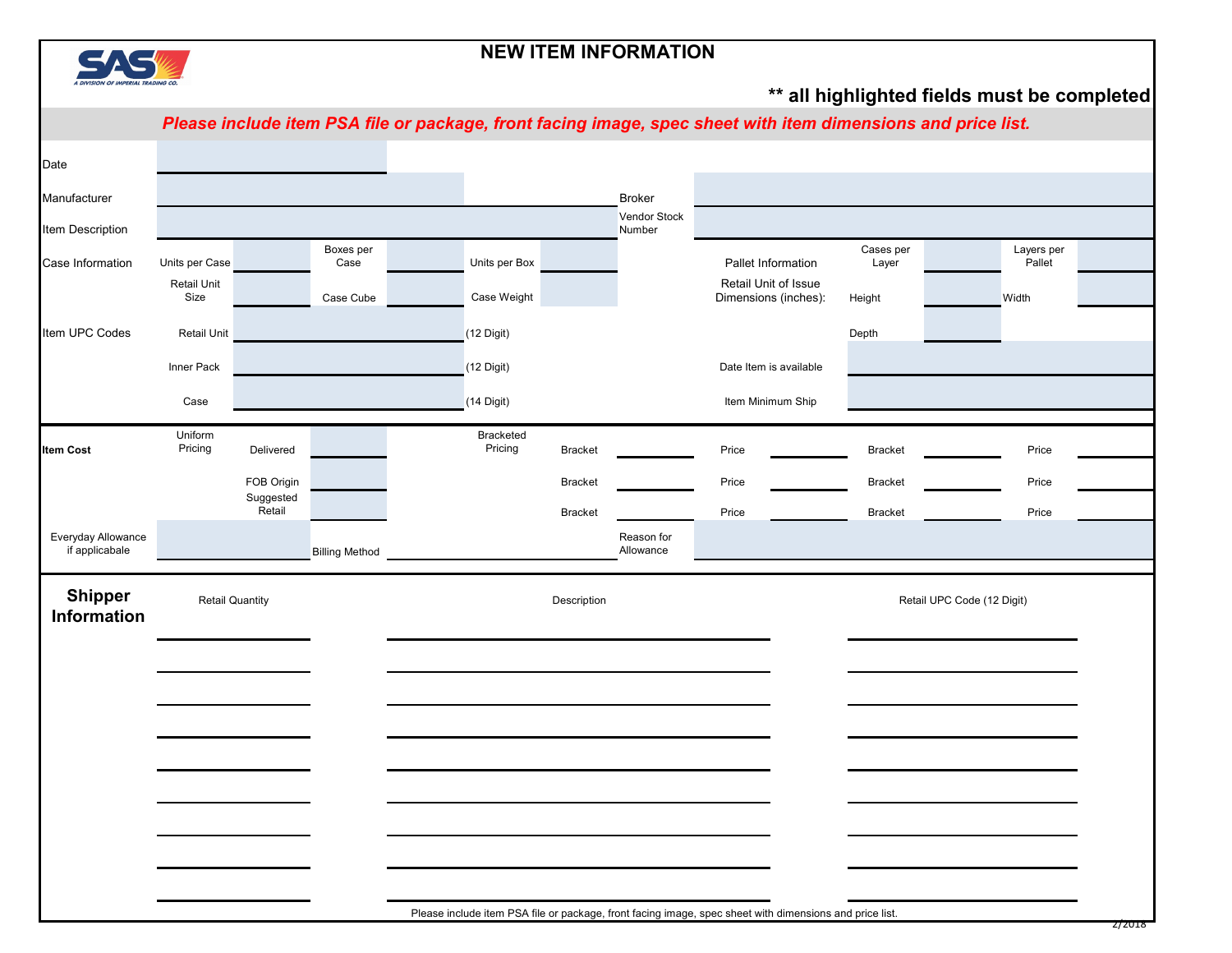## **Item Code Dating**

| A DIVISION OF IMPERIAL TRADING CO. |  |  |  |
|------------------------------------|--|--|--|

| Date                |                                                              |                                  |                                            |                                |                                                              |              |                  |  |
|---------------------|--------------------------------------------------------------|----------------------------------|--------------------------------------------|--------------------------------|--------------------------------------------------------------|--------------|------------------|--|
| Manufacturer        |                                                              |                                  |                                            |                                | <b>Broker</b>                                                |              |                  |  |
| Item Description    |                                                              |                                  |                                            |                                | Vendor Stock<br>Number                                       |              |                  |  |
| Item Temperature    | Storage at Production<br>Storage at Wholesale                | $\Box$ Ambient<br>$\Box$ Ambient | $\Box$ Refrigerated<br>$\Box$ Refrigerated | $\Box$ Frozen<br>$\Box$ Frozen | Manufacturer Holding<br>Temperature<br>Receiving Temperature |              |                  |  |
|                     |                                                              |                                  |                                            |                                | SAS Holding Temperature                                      |              |                  |  |
| Shelf Life          | At Production<br>Days<br>Once Opened<br>(Fdsvc/Groc)<br>Days |                                  | Months<br>Months                           |                                | Thawed<br>Guarantee at<br><b>SAS Receiving</b>               | Days<br>Days | Months<br>Months |  |
| Coding Type         | Production<br>$\Box$ Expiration                              | $\hfill\Box$ Other               | If Other, please explain below             |                                |                                                              |              |                  |  |
| Coding Location (s) | $\Box$ Each<br>$\Box$ Inner                                  | $\Box$ Exterior Case             |                                            |                                |                                                              |              |                  |  |
| How is Coding read  | Example: 18123: 18=year of prodution, 123=julian day         |                                  |                                            |                                |                                                              |              |                  |  |
|                     |                                                              |                                  |                                            |                                |                                                              |              |                  |  |
|                     |                                                              |                                  |                                            |                                |                                                              |              |                  |  |